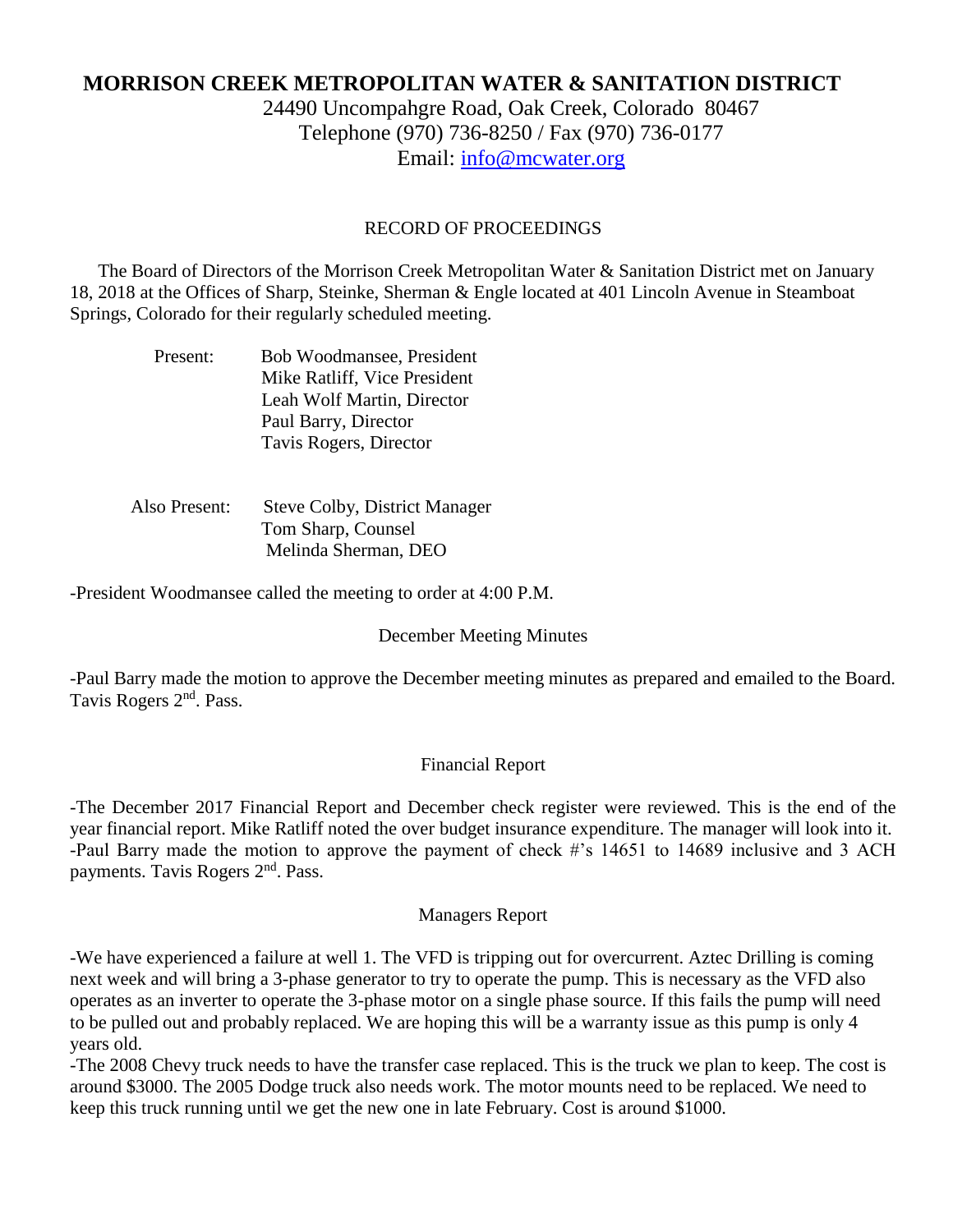-The Screwpress is scheduled to arrive in late January. Startup and training is scheduled for the first week of February. District personnel will do much of the installation but we will need to enlist the service of an electrician to do the electrical work.

-The General Manager gave a yearend report:

- > Total water pumped for 2017 was 16,737,986 gallons. Total amount billed was 15,863,110 gallons. This is 5.9% loss. Considered good.
- > A total of 7 building permits were issued for new home construction in Stagecoach. 5 on the central system and 2 on vaults.
- > 3 tap fees were collected and 3 vault impact fees were collected.
- > Unaudited figures show a \$289,329 positive revenue after expenditures for 2017.

## Attorneys Report

-Mr. Sharp reported that we have reached a stipulation in the Lustig Greenridge case which has been accepted by the water court judge.

-A statement of opposition has been filed in the Garrison Greenridge case.

-We are awaiting final comments from the CWCB and DWR on the augmentation decrees. The AG said they will be meeting after  $1/22$  to review.

-Mr. Sharp has prepared a response to the Division engineers consultation letter on the well 5 diligence and application to take absolute at wells 2,  $2R \& 10$ . Awaiting memo from HRS and comments from HRS and manager on the decree.

## Old Business

-The Board discussed the counties responses to the draft Division of Water Resources letter concerning the issuance of exempt type well permits in Routt County. Several subdivisions appear to be missing from the counties chart of subdivisions and how they fit into the DWR's attachments  $A \& B$  to the letter. The manager will inform the county of this and any other comments we have after further review.

### New Business

-2018 Regular Election:

-Paul Barry made the motion to pass resolution appointing Melinda Sherman of Sharp, Steinke, Sherman & Engle the Designated Election Official for the upcoming May 8<sup>th</sup> regular election. Tavis Rogers 2<sup>nd</sup>. Pass. -Melinda Sherman briefed the Board on the two options if there is a contested May election. The options are a mail ballot election or a polling place election. After considering the pros & cons the Board concluded that a polling place election was the most practicable for our District.

-Tavis Rogers made the motion to pass the resolution mandating a polling place election for the May  $8<sup>th</sup>$ , 2018 election if necessary. Paul Barry 2<sup>nd</sup>. Pass.

-Meeting schedule and posting places:

-Leah Wolf Martin made the motion to pass the resolution designating that regular meetings will continue to be every third Thursday of each month at 4 p.m. at 401 Lincoln Avenue in Steamboat Springs. The posting place for the notice and agenda will be the Routt County Clerk & Recorders office, the District office at 24490 Uncompahgre Road, the Stagecoach Townhome gazebo, the Eaglesnest Townhomes mailboxes and the Eagleswatch mailboxes. Paul Barry 2<sup>nd</sup>. Pass.

-Annual Employee Review:

-The manager has conducted annual review of his employees and is recommending a 3% raise for all employees. This is the same amount awarded last year.